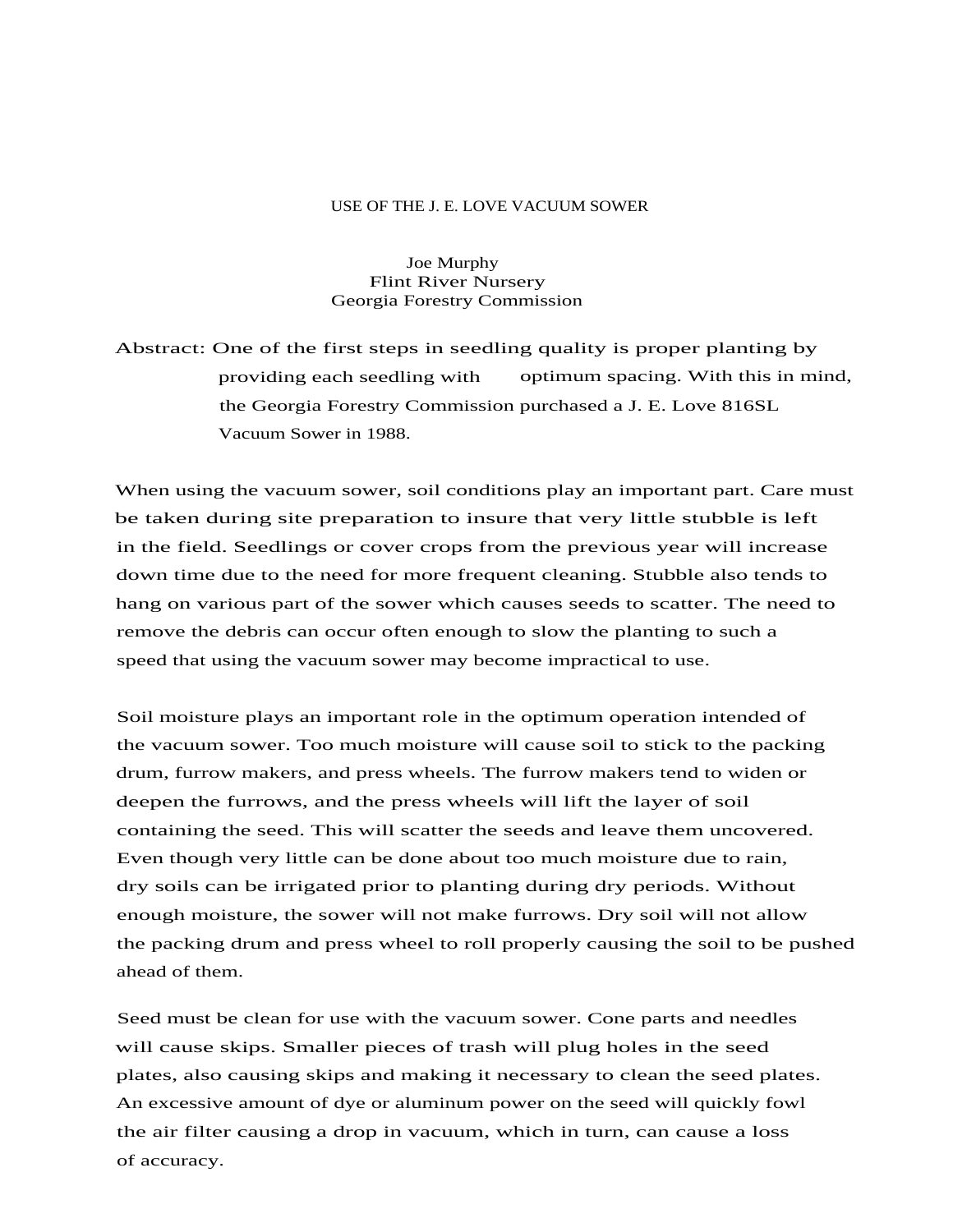The frequency with which the machine needs cleaning varys with soil conditions and the cleanliness of the seed. Under good conditions, cleaning may be needed only once per day; under worse conditions, cleaning may be needed several times daily. This is important since cleaning takes about 30 minutes with two people. To clean the sower, the eight seed hoppers must be removed to allow access to the sixteen seed plates. Holding the plate up to a light will show if any of the ninety holes in the plate are obstructed. When an obstruction is found, compressed air can be used to blow it out. Sometimes it will be necessary to use a toothpick to punch it out. Air can also be used to clean the plate of dust, and to blow out the air filter.

Calibration is quick and easy, due to the use of different sprocket sizes. Density is limited to the choices on the calibration chart due to the size of sprockets. This may be slightly higher or lower than the desired density. Wheel slippage must be considered when calibrating. Density can be as low as 18.75 seed/ft $^{\text{2}}$  to as high as 67 seed/ft  $^{\text{2}}$  with the sprockets supplied with the sower. Seed counts should be taken periodically to insure proper seed density is maintained.

Production will vary from abour four to seven acres per ten hour day, depending upon down time from wet or dry soil conditions, need of cleaning, and seed lot sizes. Obviously, large seed lots will help raise production because of less often recalibration. The major reason for low production when compared to other sowers is the operating speed of 1 to 1 M.P.H. Under excellent conditions, it may be possible to speed up to 2 to 2 1/2 M.P.H.

The vacuum sower is much better suited to planting experimental plots than other sowers. By turning the drive wheels by hand, the seed plates can be preloaded, thereby, allowing immediate distribution of seed once the sower is put in motion. Immediately upon stopping the sower, seed distribution is ceased. Double sowing or large gaps on the beds between each plot is eliminated.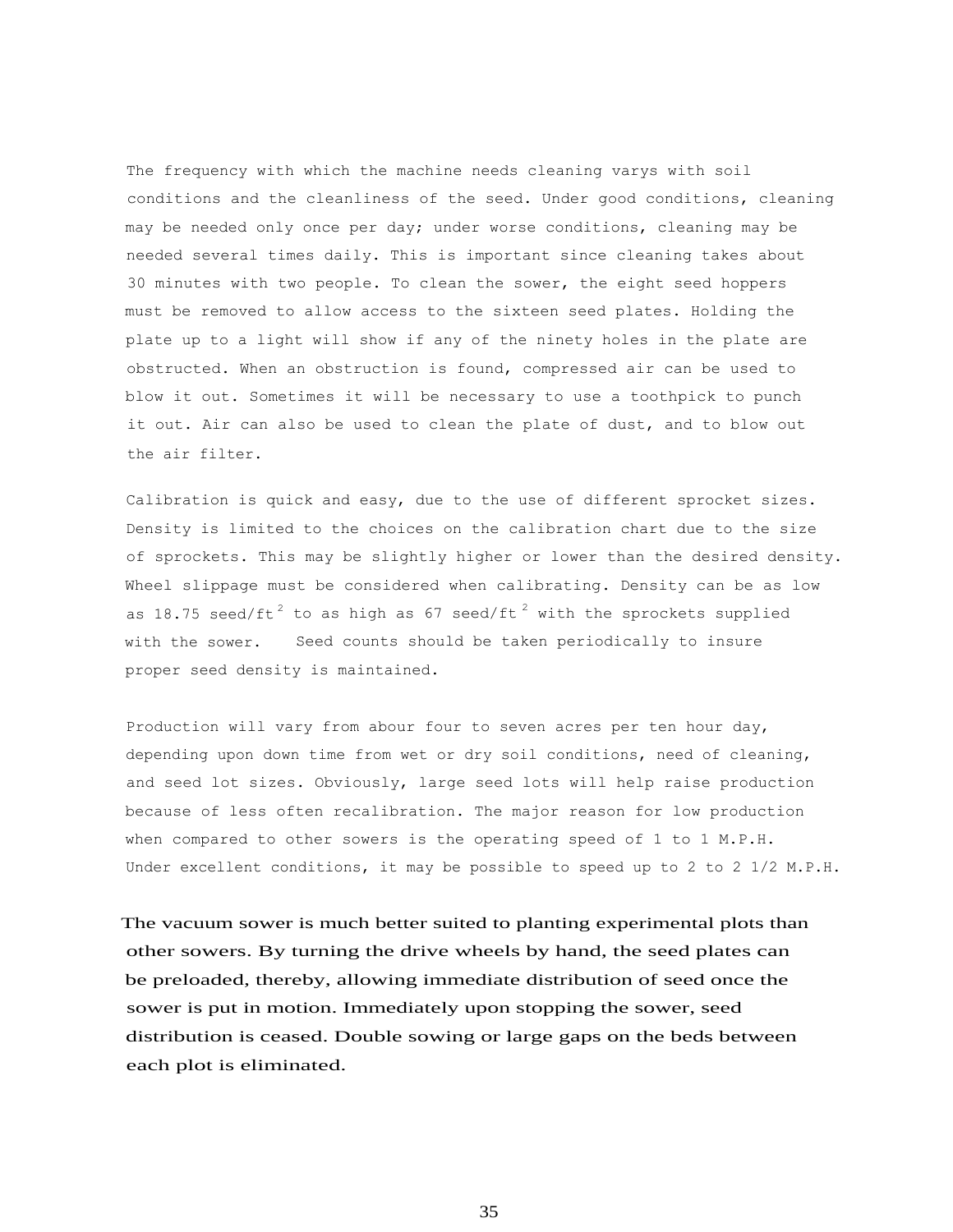| <b>OBSERVATION</b>                               | <b>OOJIORD</b> | <b>PRECISION</b>  |  |
|--------------------------------------------------|----------------|-------------------|--|
| Grade #1 seedlings $(\%)$                        | 21.5a          | 27.3a             |  |
| Grade $#2$ seedlings $(\%)$                      | 49.1 a         | 47.9 a            |  |
| Grade #3, culls<br>(% )                          | 29.4a          | 24.8a             |  |
| Plantable seedlings $(\%)$                       | 70.6 a         | 75.2 a            |  |
| Bed density (No./sq.ft.)                         | 26.2a          | 25.7a             |  |
| Shoot height (mm)                                | 237.3 a        | 248.2 a           |  |
| Shoot weight (g/tree)                            | 10.4a          | 12.0a             |  |
| Shoot weight (mg/mm)                             | 43.8 a         | 48.1 a            |  |
| Basal shoot diameter (mm)                        | 3.9a           | 4.0a              |  |
| Tap root length (mm)                             | 132.7 a        | 159.7 b           |  |
| Root weight (g/tree)                             | 1.89a          | 2.24 <sub>b</sub> |  |
| Root weight (mg/mm)                              | 14.2 a         | 14.6 a            |  |
| Seedling weight (g/tree)                         | 12.3a          | 14.2a             |  |
| PLANTABLE SEEDLINGS (NET/SQ.Fr.)                 | 18.5a          | 19.3 a            |  |
| PLANTABLE SEEDLINGS (TOTAL/100 ACRES)            | 48,351,600     | 50,442,480        |  |
| PLANTABLE SEEDLINGS (VALUE DIFFERENCE/100 ACRES) |                | \$50,181.12       |  |

Paired means do not differ at 95% level when followed by a common **letter.**

STUDY RESULTS PROVIDED BY JIM ROWAN

I

•